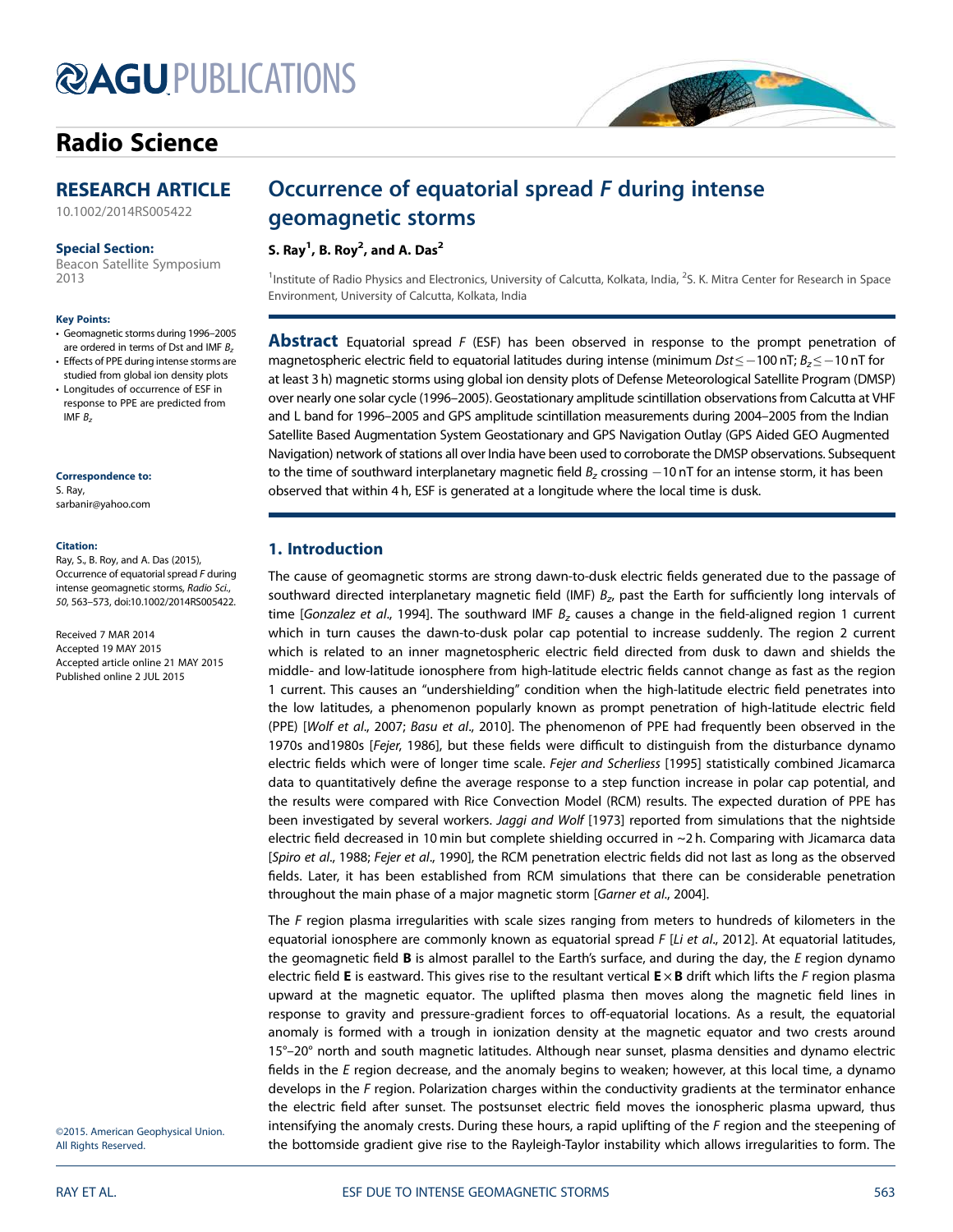|                       |                |           |             | Time of IMF $Bz$ Crossing |             |
|-----------------------|----------------|-----------|-------------|---------------------------|-------------|
| Storm                 | Peak Dst Value | Time (UT) | Date        | $-10$ nT (UT)             | Date        |
| 06-07 Aug 1998        | $-138$         | 11:00     | 06 Aug 1998 | 06:74                     | 6 Aug 1998  |
| 13-15 Jan 1999        | $-112$         | 23:00     | 13 Jan 1999 | 15:00                     | 13 Jan 1999 |
| 06-08 Apr 2000        | $-288$         | 00:00     | 07 Apr 2000 | 16:07                     | 6 Apr 2000  |
| 11-13 Aug 2000        | $-235$         | 09:00     | 12 Aug 2000 | 01:52                     | 12 Aug 2000 |
| 28-30 Oct 2000        | $-127$         | 03:00     | 29 Oct 2000 | 20:24                     | 28 Oct 2000 |
| 19-21 Mar 2001        | $-149$         | 13:00     | 20 Mar 2001 | 11:93                     | 19 Mar 2001 |
| 31 Mar to 02 Apr 2001 | $-387$         | 08:00     | 31 Mar 2001 | 03:77                     | 31 Mar 2001 |
| 31 Oct to 02 Nov 2001 | $-106$         | 10:00     | 01 Nov 2001 | 20:37                     | 31 Oct 2001 |
| 17-18 Apr 2002        | $-127$         | 07:00     | 18 Apr 2002 | 09:48                     | 17 Apr 2002 |
| 18-19 Jun 2003        | $-141$         | 09:00     | 18 Jun 2003 | 04:50                     | 18 Jun 2003 |
| 17-19 Aug 2003        | $-148$         | 15:00     | 18 Aug 2003 | 03:84                     | 18 Aug 2003 |
| 29-31 Oct 2003        | $-383$         | 22:00     | 30 Oct 2003 | 17:94                     | 29 Oct 2003 |
| 11-15 Feb 2004        | $-109$         | 17:00     | 11 Feb 2004 | 10:59                     | 11 Feb 2004 |
| 22-23 Jul 2004        | $-101$         | 02:00     | 23 Jul 2004 | 19:85                     | 22 Jul 2004 |
| 07-12 Nov 2004        | $-373$         | 06:00     | 08 Nov 2004 | 22:33                     | 7 Nov 2004  |
| 29-31 May 2005        | $-138$         | 13:00     | 30 May 2005 | 05:69                     | 30 May 2005 |
| 12-13 Jun 2005        | $-106$         | 00:00     | 13 Jun 2005 | 16:01                     | 12 Jun 2005 |

Table 1. Intense Geomagnetic Storms During 1996–2005

irregularities can grow to become large structures of plasma depletions often called equatorial plasma bubbles [Kelley et al., 1976; McClure et al., 1977; Alfonsi et al., 2013]. A satellite signal passing through a plasma bubble experiences fluctuations of amplitude and phase popularly known as scintillations.

The PPE is eastward during the daytime to the dusk sector and westward in the midnight to the dawn sector [Basu et al., 2001a]. It is known that the eastward prompt penetration electric field becomes enhanced near sunset due to the day-to-night conductivity gradient. The enhanced eastward electric fields near dusk generate the Rayleigh-Taylor plasma instability at equatorial F region heights and favor the formation of



**Figure 1.** (a) Variation of SYM-H (nT) observed during 11–14 June 2005. (b) Variation of IMF  $B_z$  (nT) observed during 11–14 June 2005.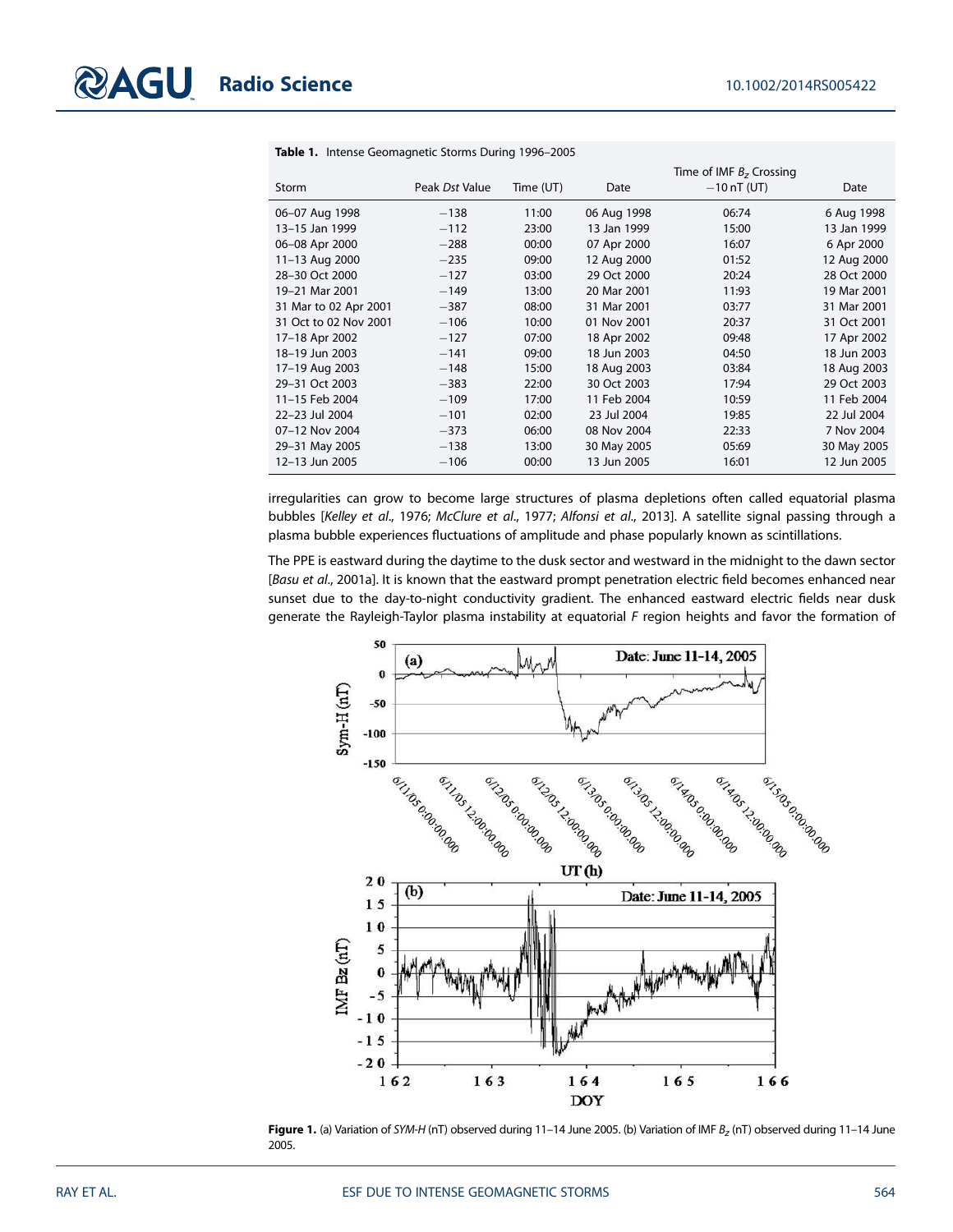

Figure 2. Plots of total ion density (/cc) observed by DMSP F15 during 12 June 2005.

plasma bubbles and irregularities of electron density that result in scintillations of satellite signals. Since the phenomenon of scintillations has detrimental effects on satellite-based communication and navigation systems, penetration electric fields have become a major space weather issue. Greenspan et al. [1991] and Basu et al. [2001b] have shown that the enhanced eastward electric field during the main phase of major magnetic storms can almost eliminate the equatorial F layer by lifting it so high that the plasma diffuses down along the magnetic field lines into the midlatitudes.

Basu et al. [2010] studied the longitudinal confinement of VHF scintillations and plasma bubbles in the equatorial ionosphere, using Scintillation Network Decision Aid network and Defense Meteorological Satellite Program (DMSP) satellite in situ measurements during the main phase of 30 large (rate of change of Dst ≤ -50 nT/h and minimum Dst ≤ -100 nT) magnetic storms in solar cycle 23. They also showed that from the knowledge of UT interval of the main phase of a storm, it is possible to determine the dusk sector corresponding to the storm main phase and thereby specify the longitude interval over which bubbles and scintillations should be detected.

This paper presents a study of the response of equatorial ionosphere to the prompt penetration of magnetospheric electric field to equatorial latitudes during intense (minimum  $Dst \le -100$  nT;  $B<sub>z</sub> \le -10$  nT for at least 3 h) magnetic storms using global ion density plots of Defense Meteorological Satellite Program (DMSP) over nearly one solar cycle (1996–2005). Geostationary amplitude scintillation observations from Calcutta at VHF and L band for 1996–2005 and GPS amplitude scintillation measurements during 2004–2005 from the GPS Aided GEO Augmented Navigation (GAGAN) network of stations all over India have been used to corroborate the DMSP observations. Using the time of southward IMF  $B<sub>z</sub>$  crossing  $-10$  nT for a storm, the longitude of equatorial spread F (ESF) occurrence resulting from prompt penetration of electric field have been predicted.

# 2. Data

The storms under study have been ordered both with respect to *Dst* and  $\emph{B}_{x}$ . The *Dst* indices have been obtained from the World Data Center for Geomagnetism, Kyoto (url address: http://swdcwww.kugi.kyoto-u.ac.jp/). SYM-H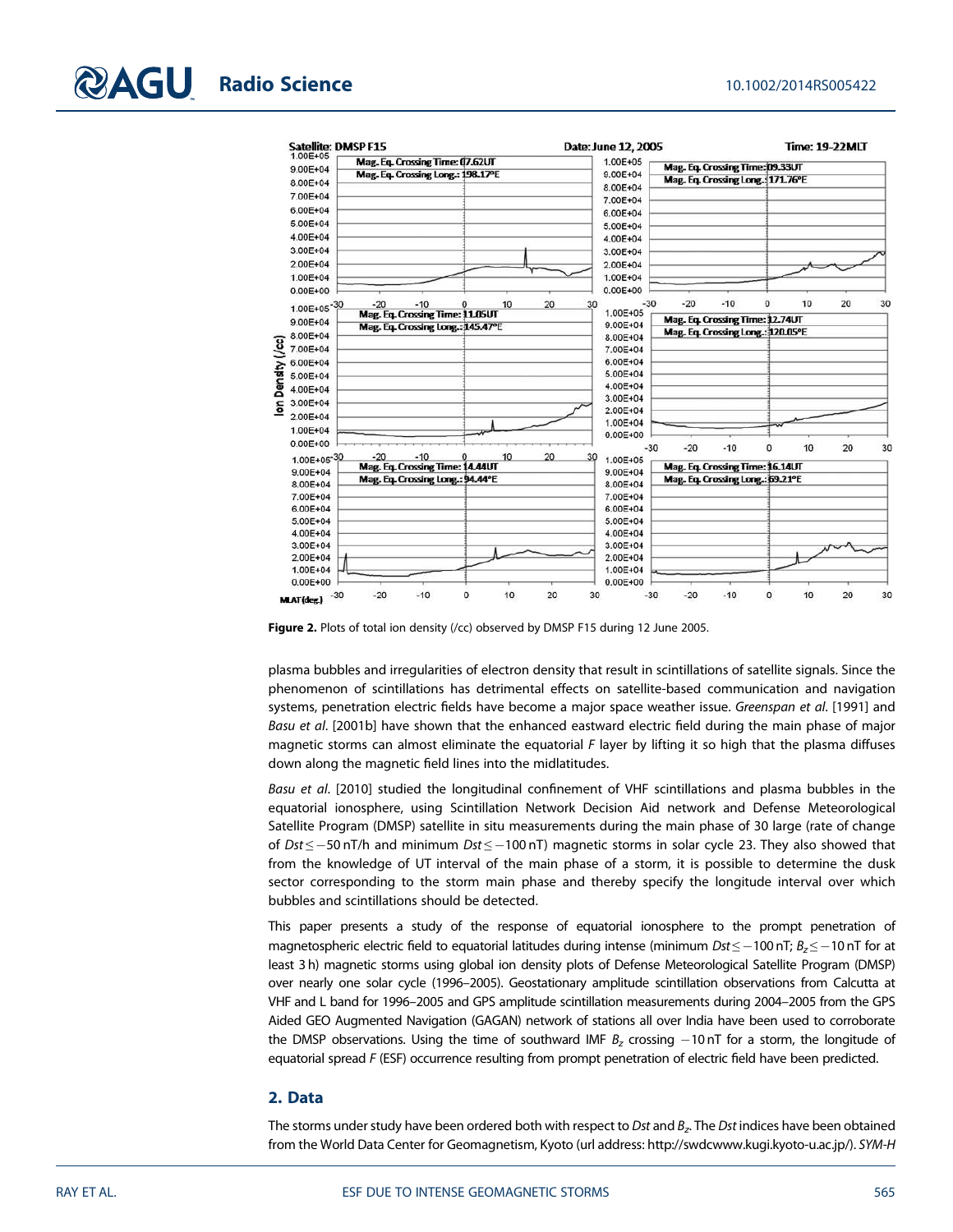

Figure 3. Plots of total ion density (/cc) observed by DMSP F15 during 12-13 June 2005. The black arrow indicates the frame showing the presence of irregularities.

index, the 1 min values of Dst, have been considered for individual storms. IMF  $B<sub>z</sub>$  data at 64s sampling interval have been obtained from the Advanced Composition Explorer (ACE) satellite (url address: http:// www.srl.caltech.edu/ACE/). ACE orbits the L1 libration point which is a point of Earth-Sun gravitational equilibrium about 1.5 $\times$ 10 $^6$ km from the Earth. The IMF measurements have been time shifted to the nose of the bow shock to obtain a better representation of the solar wind-magnetospheric interaction. In situ total ion density measurements at 4s sampling interval by Sun-synchronous DMSP F12, F14, and F15 satellites at altitude 840 km, period of 96 min, which cross the magnetic equator during 19:00–22:00 magnetic local time (MLT), are available from the website (url address: http://cindispace.utdallas.edu/DMSP). Amplitude of the L band carrier signal (1537.528 MHz) from INMARSAT (350 km subionospheric point 21.08° N, 86.59°E geographic; 28.74° magnetic dip angle) and VHF carrier signal (244.156 MHz) from FLEETSATCOM (350 km subionospheric point: 21.10°N, 87.25°E geographic; 28.65° magnetic dip angle) have regularly been recorded at Calcutta (22.58°N, 88.38°E geographic; 32° magnetic dip angle) since 1990 and 1981, respectively. In situ ion density data from DMSP satellites and ground-based geostationary scintillation measurements at VHF and L band from Calcutta have been analyzed for all storms under study. Data from 18 GAGAN reference stations located all over the Indian subcontinent ranging from 08.47°N–31.09°N latitude, 72.18°E–92.72°E longitude, and magnetic dip angle 0.91°–47.43° sampled at 1 Hz were available for the period of 2004–2005 in a processed form. The  $S_4$  indices corresponding to patches of amplitude scintillations observed on GPS links from different GAGAN stations during the storms of 2004–2005 were scaled at 1 min intervals.

# 3. Results and Discussions

During the period of 1996–2005, 17 storms could be identified which satisfied the criteria of intense storms (minimum Dst  $\leq -100$  nT;  $B_{z} \leq -10$  nT for at least 3 h). The storm particulars are shown in Table 1. One such storm occurred during 12–13 June 2005 when the commencement took place at 07:75 UT on 12 June and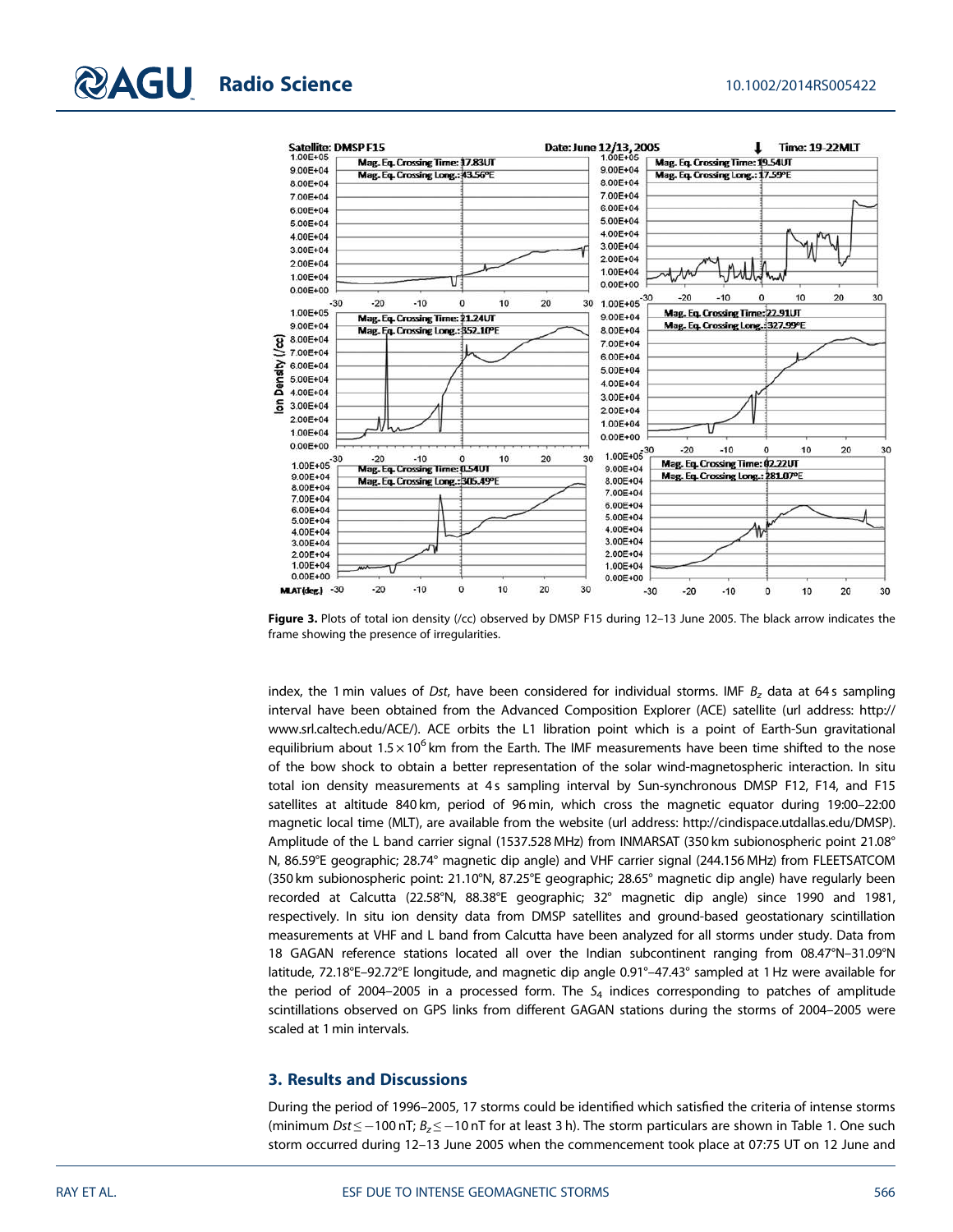

Figure 4. Presence of irregularities (indicated by the light grey portion) in DMSP tracks represented in (a) time and (b) longitude during the intense magnetic storm of 12–13 June 2005. The white arrow in Figure 4a indicates the time of southward IMF  $B_z$  crossing -10 nT. ESF generation is at 19:54 UT, 3.53 h after the time of IMF  $B_z$  crossing -10 nT at 16:01 UT, at a longitude 17.64° whose local time is 20:72.

ended at 21:00 UT on 13 June. Figure 1a shows the variation of SYM-H during 11–14 June 2005. The peak SYM-H of magnitude  $-138$  nT was observed at 00:63 UT on 13 June. Figure 1b shows the variation of IMF  $B_z$  during the storm. IMF  $B_z$  turned southward in excess of 10 nT at 16:01 UT on 12 June, reached a minimum of 18.06 nT at 17:13 UT, and remained southward with values less than 10 nT for 08.15 h until 00:16 UT on 13 June which occurred during the main phase of the storm.

In order to observe the effect of the enhanced PPE at dusk on the equatorial ionosphere globally, in situ ion density from successive DMSP transits crossing the equator between 19:00 and 22:00 MLT throughout each storm have been plotted for magnetic latitudes  $-30^{\circ}$  to 30°. Figures 2 and 3 show the plots of total ion density for orbits of DMSP F15 with equator crossing times ranging from 07:62 UT on 12 June to 02:22 UT on 13 June. The usual absence of ESF during the low sunspot number years of 2005 (monthly smoothed sunspot number for June 2005: 28.8) is observed, except for a sudden outburst of irregularities about the magnetic equator around 17.59°E (shown with an arrow in Figure 3), at 19:54 UT corresponding to a local time of 20:71. Figure 4 shows the tracks with respect to time (Figure 4a) and longitude (Figure 4b), respectively, of the passes for which the ion density have been plotted in Figures 2 and 3. The light grey portions of the tracks indicate the occurrence of equatorial irregularities. It is observed that the irregularities are confined to a narrow longitude zone at 17.59°. Comparing the time of occurrence of irregularities during this particular storm with the time of southward IMF  $B<sub>z</sub>$  crossing  $-10$  nT, it is found that the irregularities occur with a delay of 3.53 h after southward  $B<sub>z</sub>$  exceeded  $-10$  nT during the storm main phase. The geostationary links at VHF and L band received from Calcutta did not record any scintillation activity during this storm.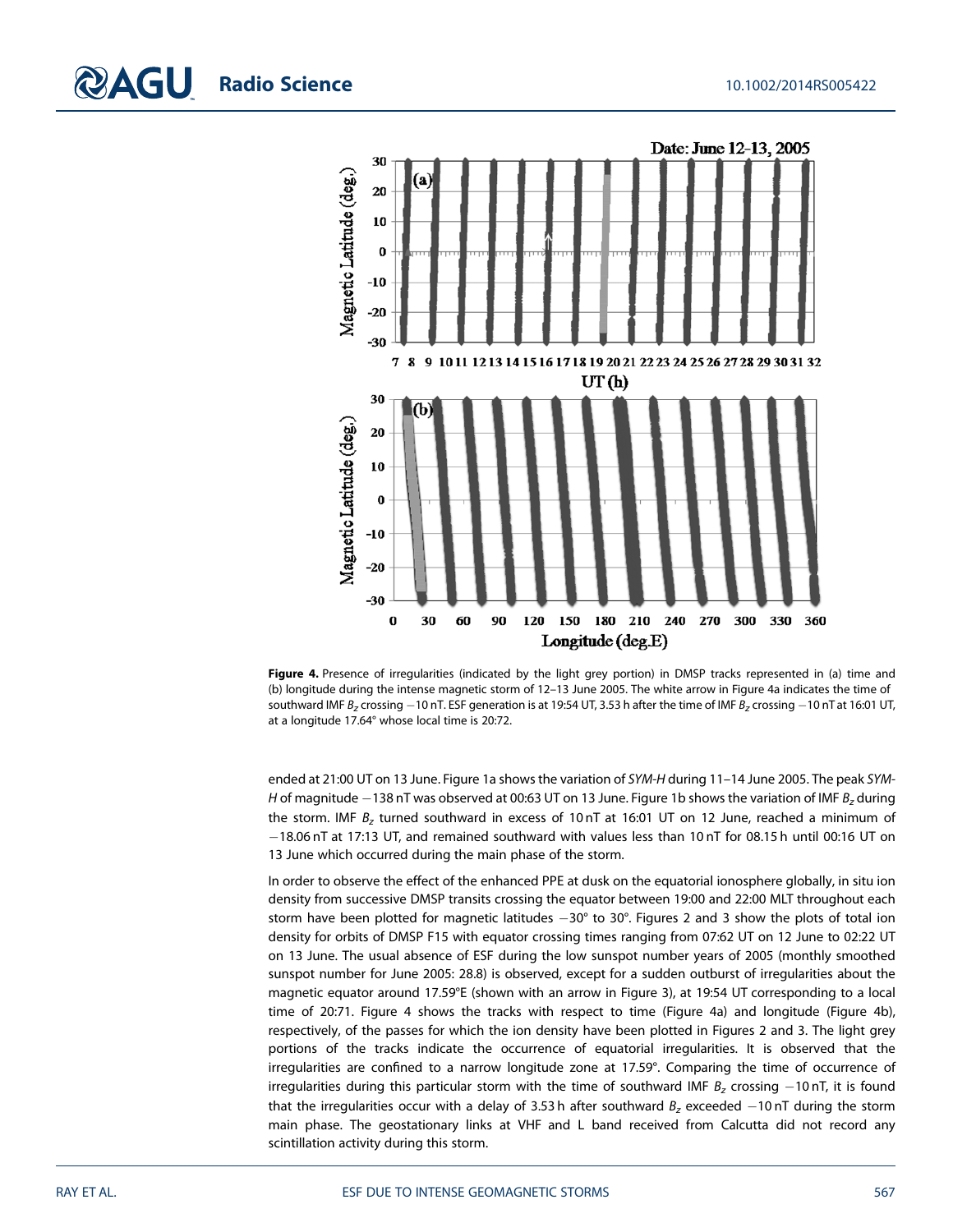

**Figure 5.** (a) Variation of SYM-H (nT) observed during 10–16 February 2004. (b) Variation of IMF  $B_z$  (nT) observed during 10–16 February 2004.

Another storm, during which geostationary scintillations were recorded at Calcutta, started at 11:00 UT on 11 February 2004 and ended at 00:00 UT on 15 February 2004. The storm attained a peak SYM-H of -100 nT at 16:95 UT on 11 February (Figure 5). The IMF  $B<sub>z</sub>$  dipped below  $-10$  nT at 10:59 UT and remained below  $-10$  nT until 11:45 UT reaching a maximum of  $-12.87$  nT at 11:29 UT. There was again a second maximum of  $-15.33$  nT at 14:31 UT when the IMF  $B_z$  remained below  $-10$  nT from 12:71 UT to 16:19 UT. The total ion density for the DMSP F15 satellite transiting during 11–15 February is plotted in the same way as described above. Figures 6 and 7 show ion density plots for passes with equator crossing time from 10:96 UT to 22:83 UT on 11 February. It is observed that patches of irregularities (shown with arrows in Figures 6 and 7) occurred when the satellite crossed the equator at 12:66 UT and continued until 17:74 UT, coinciding with the main phase of the storm and around the time of maximum ring current intensification. During this time interval, the satellite encompassed longitudes from 128.21°E to 51.88°E, covering the



Figure 6. Plots of total ion density (/cc) observed by DMSP F15 during 11 February 2004. The black arrow indicates frames showing presence of irregularities.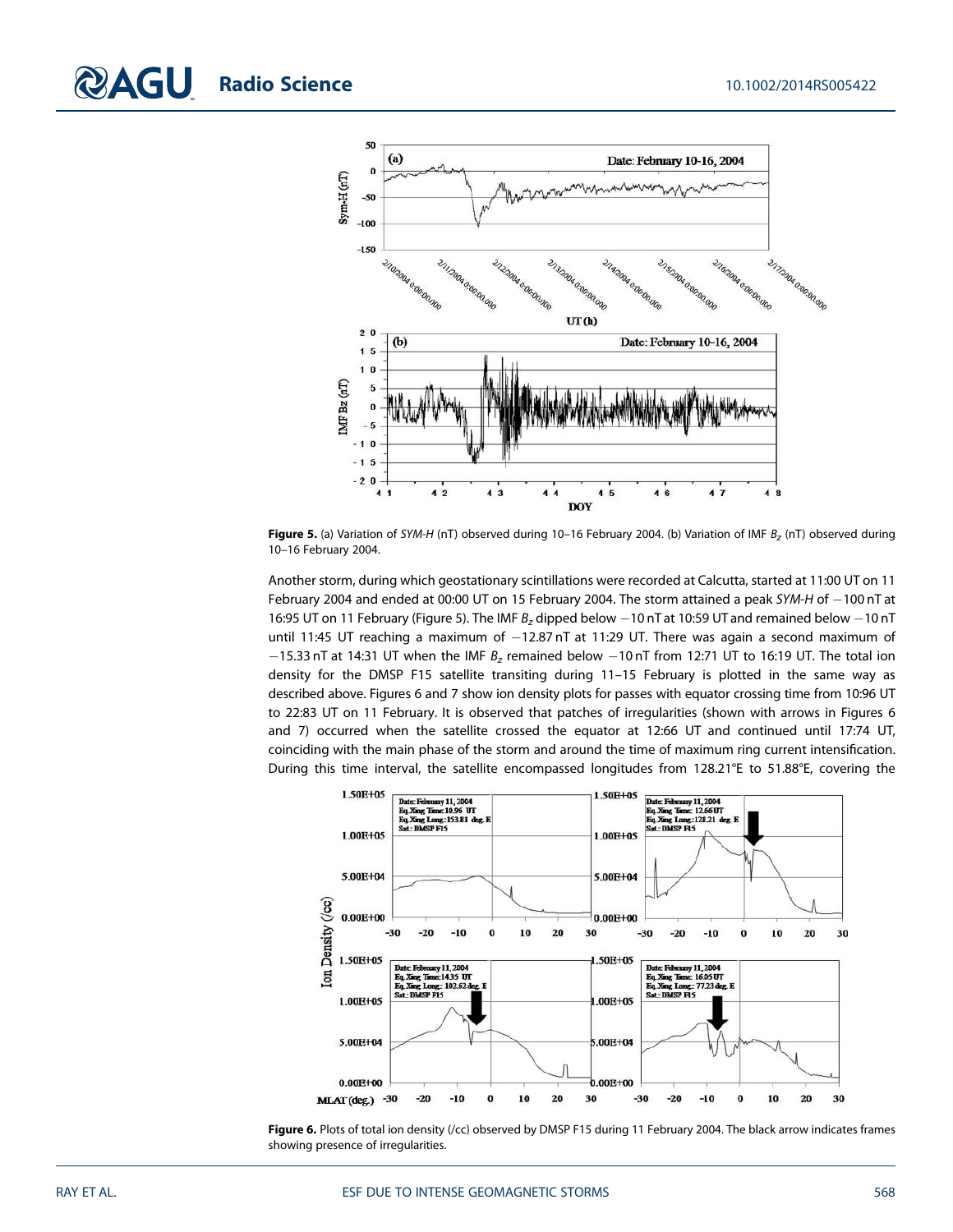

Figure 7. Same as Figure 6.

Indian subcontinent completely and prompting comparison with scintillation measurements from Indian stations. Figure 8 shows the location of these stations.

Patches of intense scintillations were observed at Calcutta on the VHF link from 16:25 UT to 19:75 UT with a maximum  $S_{4}$ ~1.07. Simultaneously, moderate scintillations were observed on the L band link between 16:00 UT and 16:75 UT with a peak in  $S_4$ ~0.30. Figure 9a shows the variation of  $S_4$  during the storm. To observe scintillations at Calcutta which is located near the crest of the equatorial anomaly, the plasma bubbles have to rise at least to a height of 750 km at the magnetic equator to map down along the field lines to a mean ionospheric height of 350 km at the location of Calcutta.

Out of the 18 GAGAN reference stations recording GPS amplitude scintillations, data were available for only six stations, namely, Aizwal (23.83°N, 92.62°E geographic; 34.87° magnetic dip angle), Guwahati (26.12°N,



Figure 8. Map of India showing the location of GAGAN reference stations, subionospheric points of Inmarsat, and FSC. The magnetic equator and the northern crest of the equatorial anomaly are also indicated.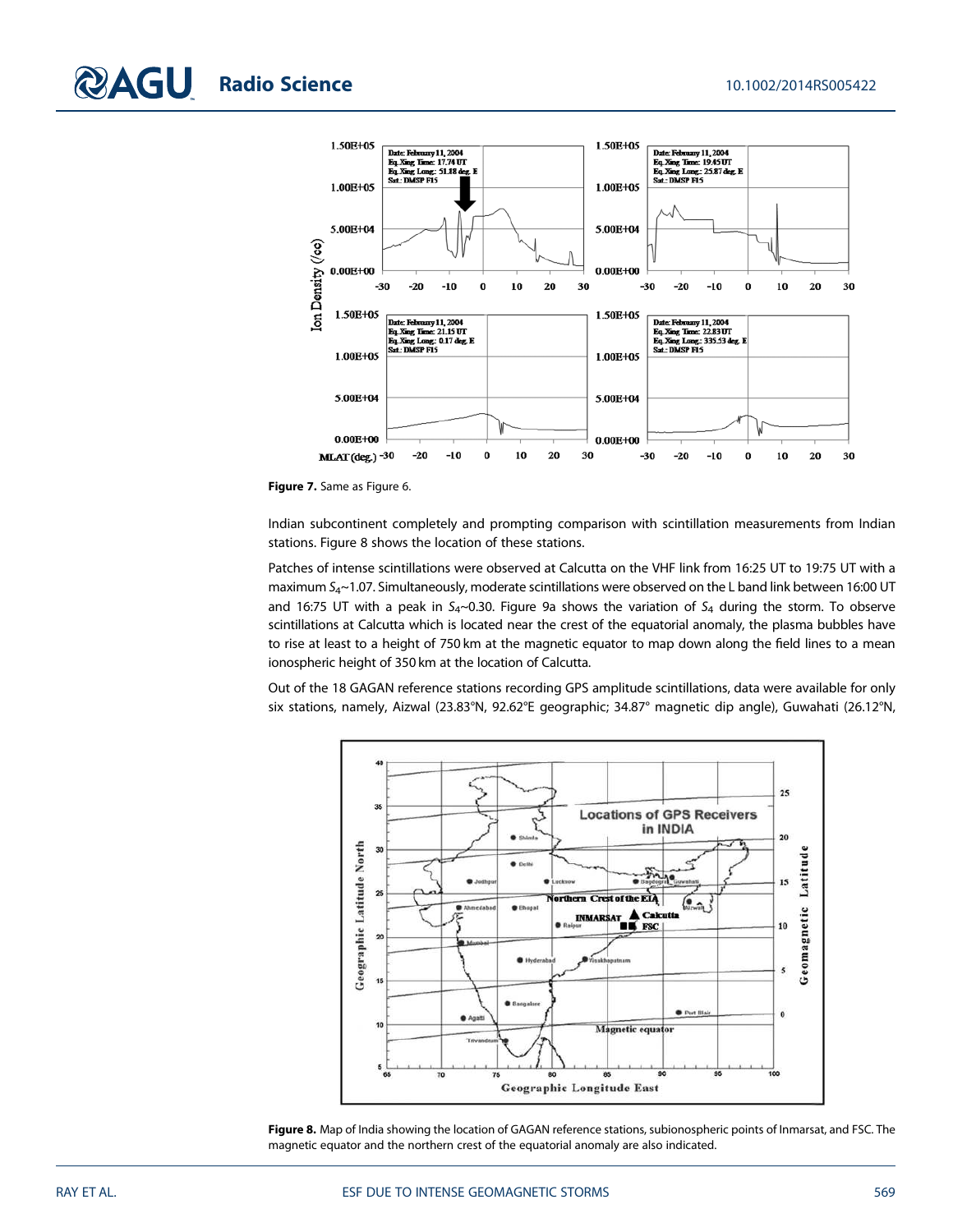

Figure 9. (a) Variation of  $S_4$  index observed on Inmarsat and FSC links during 10-16 February 2004. (b) GPS satellite tracks at 350 km observed from Bhopal during 16:00–17:00 UT on 11 February 2004. (c) GPS satellite tracks at 350 km observed from Delhi during 16:00–17:00 UT on 11 February 2004. (d) GPS satellite tracks at 350 km observed from Jodhpur, Delhi, Bhopal, Calcutta, Guwahati, and Aizwal during 16:00–17:00 UT on 11 February 2004. The bold portions in Figures 9b–9d indicate regions of scintillation with  $S_4 > 0.6$ .

91.59°E geographic; 39.08° magnetic dip angle), Calcutta (22.58°N, 88.38°E geographic; 32° magnetic dip angle), Bhopal (23.28°N, 77.34°E geographic; 33.95° magnetic dip angle), Delhi (28.58°N, 77.21°E geographic; 43.5° magnetic dip angle), and Jodhpur (26.26°N, 73.05°E geographic; 39.79° magnetic dip angle) during the storm of 11–15 February. Intense scintillations with  $S<sub>4</sub>$  in excess of 0.6 were observed in all the six stations on 11 February. All the other nights during the storm, namely, 12–14 February, did not show any scintillation activity in any of the stations. The local times of Aizwal and Guwahati are UT + 06.13 h, that of Calcutta: UT + 05.87 h, Bhopal and Delhi: UT + 05.13 h, and Jodhpur: UT + 04.87 h. Aizwal, situated near the anomaly crest, recorded intense scintillations in three GPS satellite links located between 94°E–104°E and 16°N–21°N 350 km subionospheric during 16:00–17:00 UT. In the next hour 17:00–18:00 UT, nearing midnight, when the irregularities responsible for L band scintillations have started decaying, only one satellite located at 92°E between 21°N and 22°N observed scintillations with intensity  $S_4 > 0.6$ . From Guwahati, situated poleward of the anomaly crest, scintillations of similar intensity were recorded by one satellite link around 23°N to 24°N and 93°E to 94°E. GPS measurements from Calcutta, situated near the crest of the equatorial anomaly, showed that intense scintillations were observed in one GPS satellite link sampling the ionosphere between 16°N–20°N and 85°E–86°E during 16:00–17:00 UT. Bhopal, also situated near the anomaly crest, recorded scintillations with  $S_4$  in excess of 0.6 during 15:00-16:00 UT and 16:00–17:00 UT. In the first hour, intense scintillations were observed in links between 15°N–24°N latitude and 70°E–80°E longitude. In the next hour, patches of intense scintillations were observed in locations between 15°N–21°N latitude and 70°E–82°E longitude. Delhi, located poleward of the anomaly crest location, observed intense scintillations during 16:00–17:00 UT in 20°N to 26°N latitudes and between 70°E and 82°E longitudes. The 350 km subionospheric tracks of GPS satellites observed during 16:00–17:00 UT are shown for Bhopal and Delhi in Figures 9b and 9c, respectively. The black portions of the tracks indicate regions of intense scintillations ( $S_4 > 0.6$ ). Basically, Bhopal and Delhi are situated along the same longitude (77°E), the former near the anomaly crest and the latter poleward. The plasma bubble that has been observed by both these stations has also been observed by the DMSP F15 transit crossing the equator at 16:05 UT at 77.23°E longitude (fourth frame of Figure 6). Jodhpur, located just poleward of the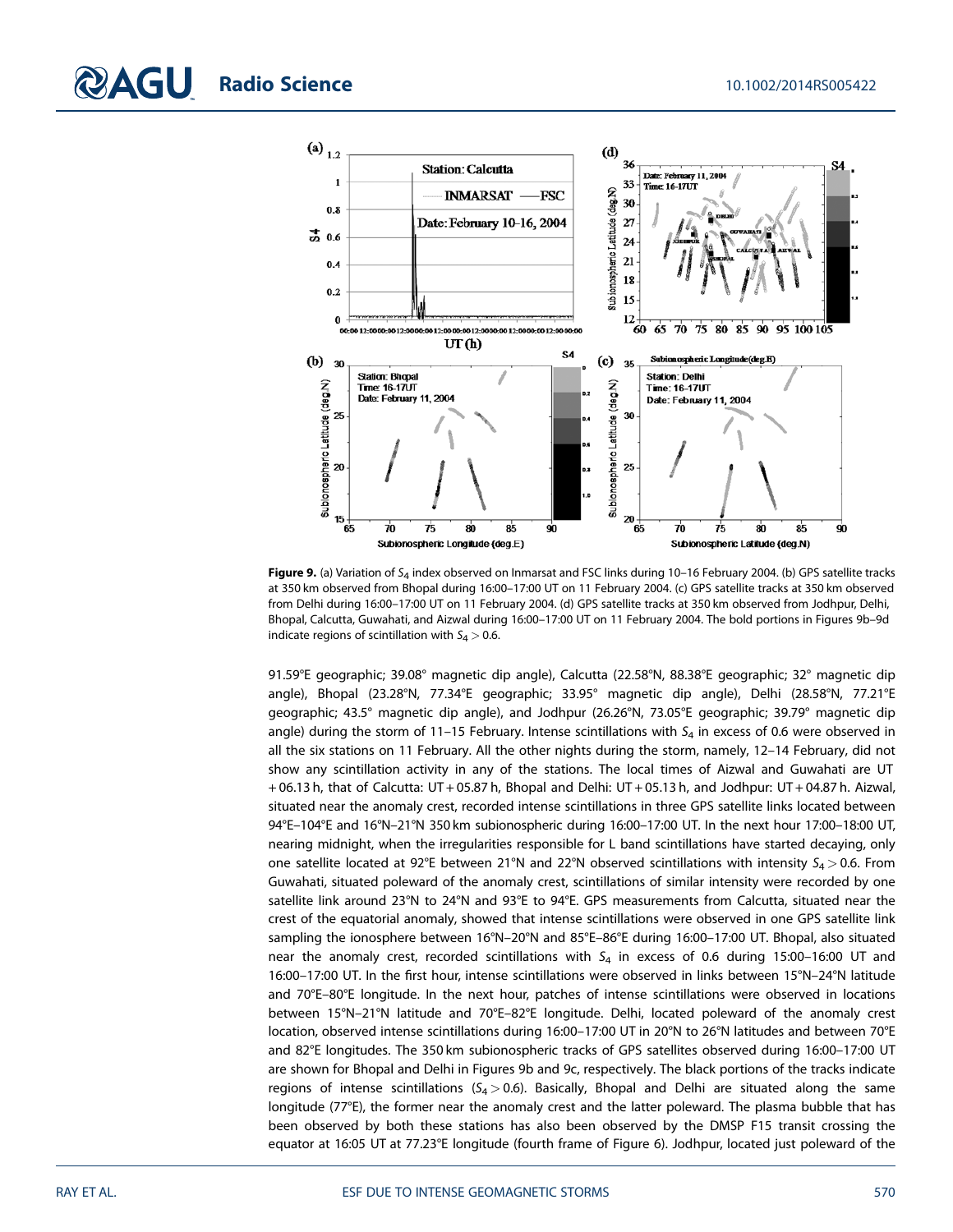

Figure 10. Presence of irregularities (indicated by the bold portion) in DMSP F15 tracks represented in (a) time and (b) longitude during 11 February 2004. The triangle in Figure 10a indicates the time of southward IMF  $B<sub>z</sub>$  crossing -10 nT. ESF generation is at 12:66 UT and continued until 17:74 UT, the onset being 2.07 h after the time of IMF  $B<sub>z</sub>$  crossing  $-10$  nT at 10:59 UT, at a longitude 128.21° whose local time is 21:21. ESF was observed in successive passes continuing until 51.88°E longitude. The cross and plus symbols in Figure 10b indicate, respectively, the subionospheric points of Inmarsat and FSC.

anomaly crest at a more western longitude, recorded intense scintillations, in a short patch at 24°N, 76°E during 15:00–16:00 UT and more extensively in a region covering 66°E to 78°E longitude and 18°N to 24°N latitude during 16:00–17:00 UT. So, in summary, the ESF that has been observed about the magnetic equator at longitudes 128.21°E through 51.88°E from in situ ion density measurements by DMSP F15, subsequent to the southward turning of the IMF  $B<sub>z</sub>$  during the storm of 11 February, has been simultaneously observed by the GAGAN stations near the crest of the anomaly and poleward from GPS amplitude scintillation measurements covering a longitude zone of 104°E to 70°E (Figure 9d). Figure 10 summarizes the observations of the storm of 11–15 February 2004.

The index  $S<sub>4</sub>$  is the ratio of the root-mean-square deviation of the signal power and the average power [Briggs] and Parkin, 1963], while the scintillation index (SI) (dB) [Whitney et al., 1969] has been defined as the decibel excursions between the third peak up from the minimum and third peak down from the maximum signal levels. The level of scintillation intensity ( $S_4 > 0.6$ ) observed on 11 February corresponds to SI greater than 15 dB. For communication engineers, an SI > 15 dB implies a fade depth of 12 dB or more. So if a receiver has a fade margin of less than 12 dB, fades greater than 12 dB will not be accommodated by the receiver and thus result in loss of link in a situation of intense scintillation activity described above.

During the present study with 17 intense storms, of which two have been illustrated above, it has been observed from DMSP data that during all the storms, irregularities occur during the main phase with a time difference from the time of southward IMF  $B<sub>z</sub>$  crossing  $-10$  nT in a longitude zone where the local time is dusk (19:00–22:00 MLT).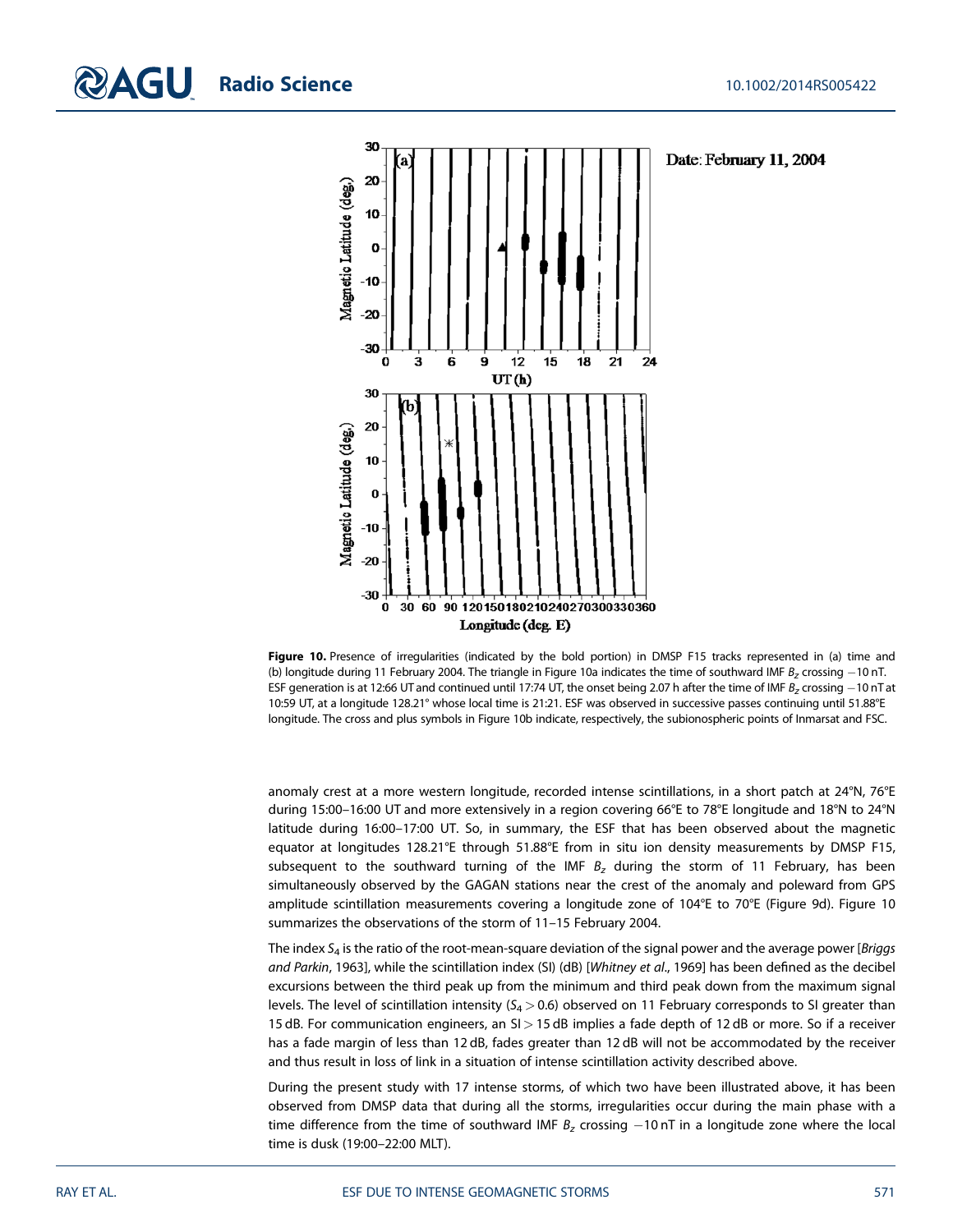

crossing  $-10$  nT and the time of ESF occurrence. The total number of

intense storms is 17.

From the occurrence of ESF for 17 intense storms, a distribution of this delay (Figure 11) has been obtained. It is observed from Figure 11 that 11.77% of storms have delay within 1 h, 17.65% have delay within 2 h, and 76.47% of the storms have delay less than 3 h. The time delay between the southward IMF  $B<sub>z</sub>$  crossing  $-10$  nT and onset of ESF occurrence gives a measure of the time scale of undershielding. One limitation of this analysis is that the DMSP transits have an orbital period of 96 min. So if the onset of ESF is in between two successive transits, the lead time for prediction is decreased by a maximum of 96 min. This will affect only 11.77% of the storms which have delay less than 96 min.

Figure 12 shows the world map for the occurrence of ESF for 17 intense geomagnetic storms during 1996– 2005. Each colored bar plotted at the magnetic equator indicates the longitude of onset of ESF during an intense geomagnetic storm. The colors of the bars have been indexed according to the time interval in UT when the IMF  $B<sub>z</sub>$  crossed -10 nT. From Figure 12, it is evident that for an intense storm with the time of southward IMF  $B_z$  crossing -10 nT between 18:00 and 24:00 UT (shown with different shades of blue), ESF occurs around 300°–0° longitude. Similarly, for storms with time of southward IMF  $B<sub>z</sub>$  crossing -10 nT in other UT sectors, the longitudes of ESF occurrence are illustrated.

Geostationary scintillation measurements from Calcutta during the 17 storms under study reveal that there were only two storms, namely, that of 19–21 March 2001 and 11–15 February 2004, for which scintillations were observed in the dusk sector in the main phase subsequent to southward turning of IMF  $\mathcal{B}_z$ . For the other storms, the time period of undershielding did not correspond to the dusk sector for Calcutta.



Figure 12. World map showing the occurrence of ESF for 17 intense storms. The positions of the color bars indicate the longitude at which ESF occurred for the first time, and the colors of the bars indicate the UT interval during which the southward IMF  $B<sub>z</sub>$  crossed  $-10$  nT.